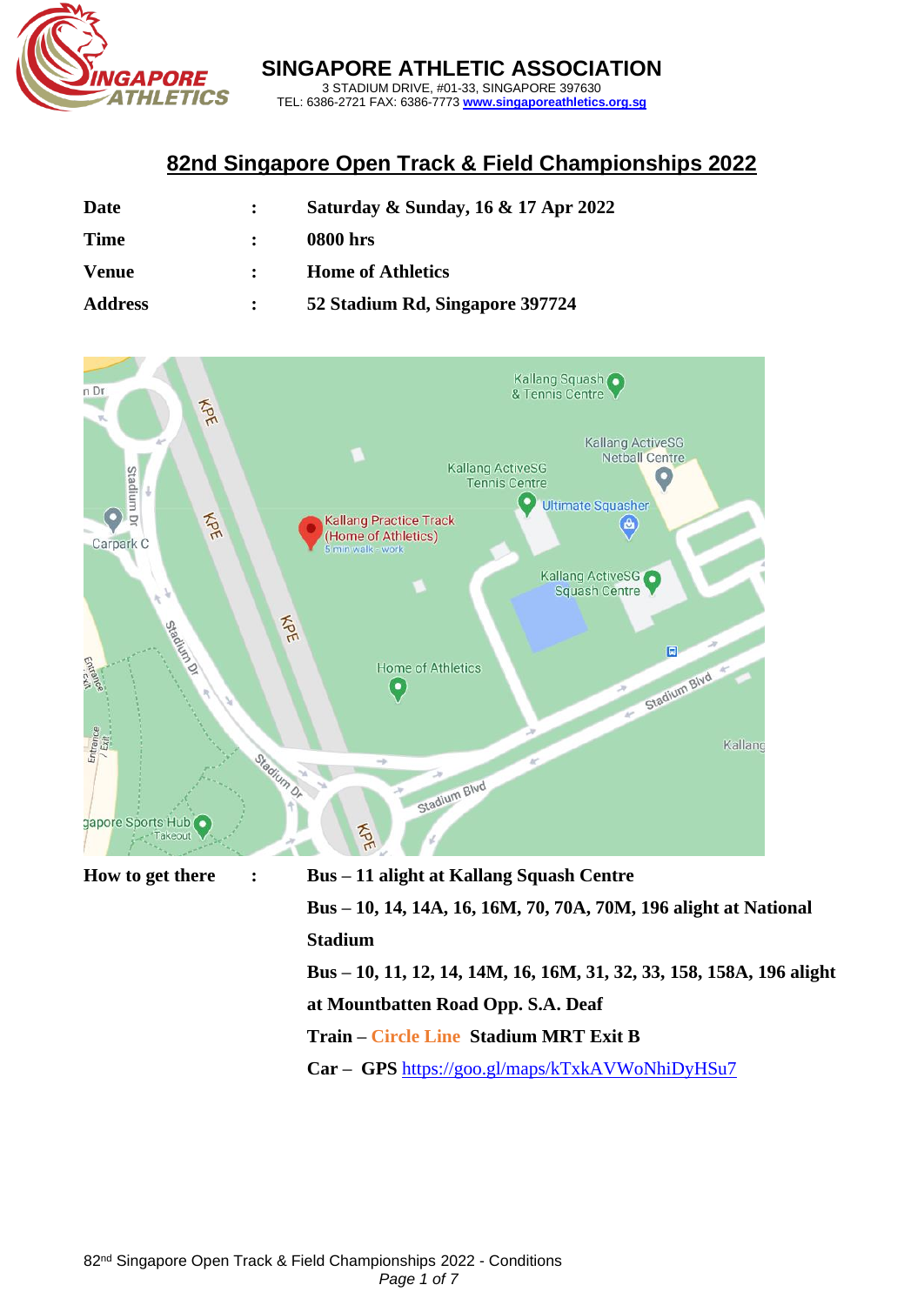

**SINGAPORE ATHLETIC ASSOCIATION** 3 STADIUM DRIVE, #01-33, SINGAPORE 397630 TEL: 6386-2721 FAX: 6386-7773 **[www.singaporeathletics.org.sg](http://www.singaporeathletics.org.sg/)**

#### **Safe Management Measures for stadiums:**

- 1. Venue capacity of 50 pax per zone at any one time
- 2. The athlete only allows entering based on their event reporting time
- 3. The athlete will need to leave the venue immediately upon completion of their event
- 4. Operating hours from 7 am to 9.30 pm
- 5. Temperature screening and access with SafeEntry. No entry to those with a temperature of 38 degrees and above
- 6. Toilets are open for use, exit immediately after use. Do not talk to the athlete at Call room 2. Users to observe safe distancing measures
- 7. If there is more than one group sharing a space, the groups must not interact and must always
- 8. maintain a distance of 2m apart
- 9. No socialization, handshake, fist bump, hugging and patting of the body before and after activities

| Age eligibility | Minimum age $-16$ (i.e. those born in 2006 & earlier), athlete |
|-----------------|----------------------------------------------------------------|
|                 | need to meet qualifying mark in order to register.             |

**Eligibility:** Only SA full members & associate members are allowed to participate

**Competition schedule:** Please refer to Appendix B

**Registration : Entry Form**

**Entry Fees: S\$12.00 (Full Member) S\$15.00 (Associate Member)**

**(Before 5 working days of the event date)**

**Late Entry Fees: S\$24.00 (Full Member) S\$30.00 (Associate Member)**

**Bib Replacement: S\$5.00 per set**

**Eligibility: All Singaporeans, permanent residents and visa holders residing in Singapore**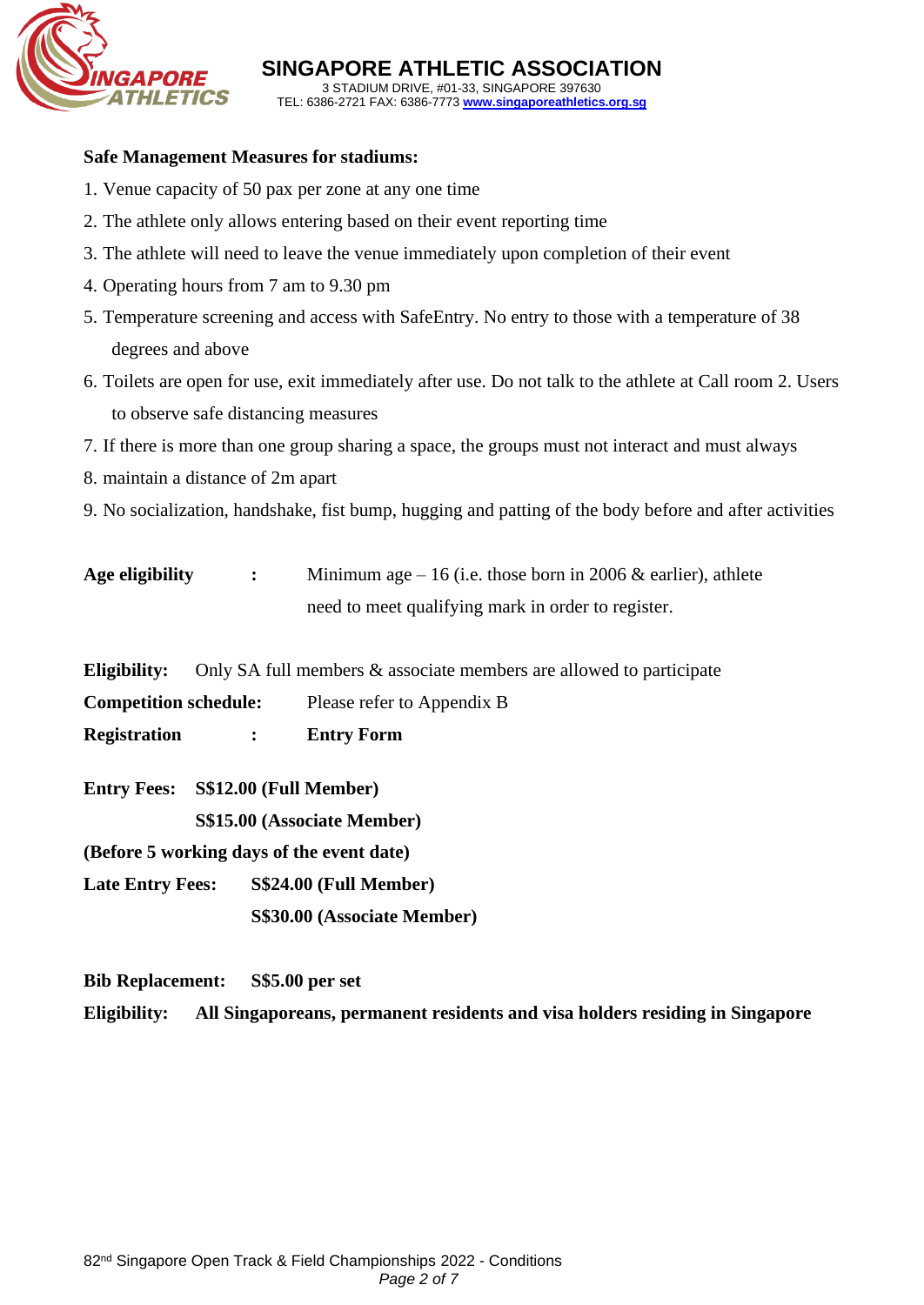

**SINGAPORE ATHLETIC ASSOCIATION** 3 STADIUM DRIVE, #01-33, SINGAPORE 397630 TEL: 6386-2721 FAX: 6386-7773 **[www.singaporeathletics.org.sg](http://www.singaporeathletics.org.sg/)**

# **Closing date: 2359hrs, Monday, 4 Apr 2022**

# **HOW TO REGISTER**

Submission of entries can be done by**:** 

#### 1. **Online**:



- 2. Click the link above and upload your entry form for submission
- 3. All proper entries must reach us BEFORE the stipulated closing date
- 4. All late entries WILL NOT be entertained
- 5. Strictly NO changing of category and event once the final start list is published
- 6. SA will send an acknowledgement via email upon receiving of entries. Hence, please ensure that a valid email address is submitted in your entry form
- 7. Kindly inform SA immediately if you do not receive any confirmation within 3 WORKING DAYS of your submission of entries.
- 8. Only EXCEL (.XLS) file format entry form will be accepted
- 9. Improper entry form data will not be accepted
- 10. Entry data only allow 1 event per athlete per row
- 11. Personal best and season best filled for seeding purpose
- 12. For a foreign athlete or team's participation, will need to produce a sanction letter from your country's athletics member federation and send it to [events@athletics.sg](mailto:events@athletics.sg)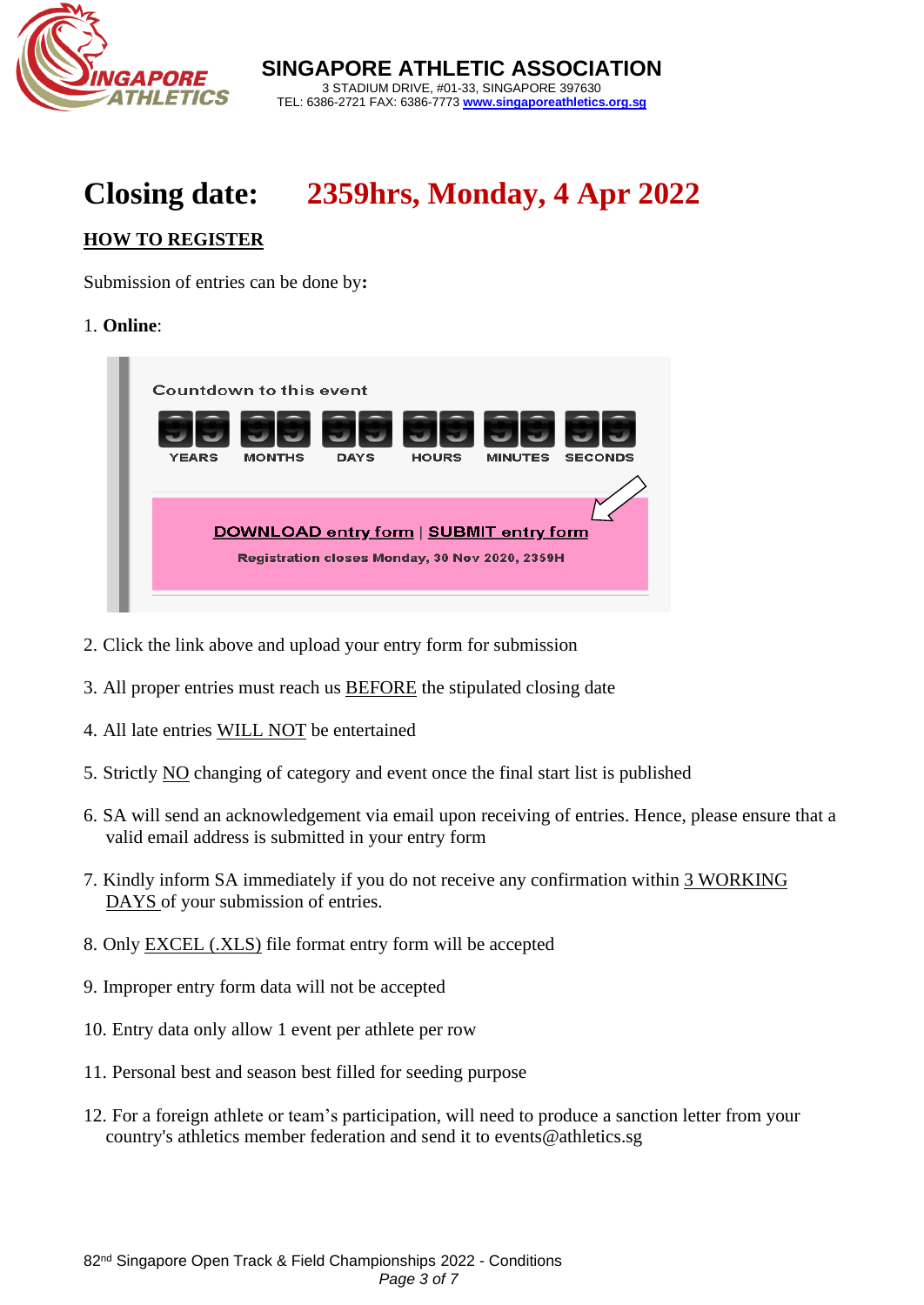

**SINGAPORE ATHLETIC ASSOCIATION** 3 STADIUM DRIVE, #01-33, SINGAPORE 397630 TEL: 6386-2721 FAX: 6386-7773 **[www.singaporeathletics.org.sg](http://www.singaporeathletics.org.sg/)**

- 13. There will be no refund of entry fees for any withdrawal/ no-show/ poor weather condition after the closing date
- 14. SA reserved the rights to the final decision on all matters about the event
- 15. SA reserved the rights to invite athletes out of qualifying mark to fill up the number of participants for the event less than 3
- 16. If the event is postponed, re-registration will be required for the new event date

# **PAYMENT**

• **For athletes from Full Member & Associate Member** – SA will invoice your respective affiliate and associate club for payment. Do not make a payment transfer to SA for your entry

# **CONDITIONS**

- 1. Event with less than three (3) entries received at the closing date will be cancelled
- 2. The athlete must indicate his/her season & personal best performance in the entry form
- 3. The athlete is allowed to represent only 1 team for the event/events he/she participates in
- 4. Start list timing is to be used as a guide only, athletes and team managers are responsible to check the reporting timing of their event and report to the call room accordingly
- 5. Due to Covid19 Safe measurement practice, the schedule will be adjusted after registration closed to facilitate 50 pax capacity in the HOA stadium
- 6. The start list can be downloaded from [http://www.singaporeathletics.org.sg/.](http://www.singaporeathletics.org.sg/) Results can be viewed online.
- 7. Please collect the number tags from the SAA Administration Counter at the competition venue at least 90 mins before the session

# 8. **PROTEST AND APPEAL**

- Protest concerning the results or conduct of the event shall be made **30 MINS** within the official announcement/published of the result
- Protest can be made orally to the referee by an athlete or team manager of the team
- Appeal concerning the results or conduct of the event shall be made **30 MINS** within the official announcement/published of the result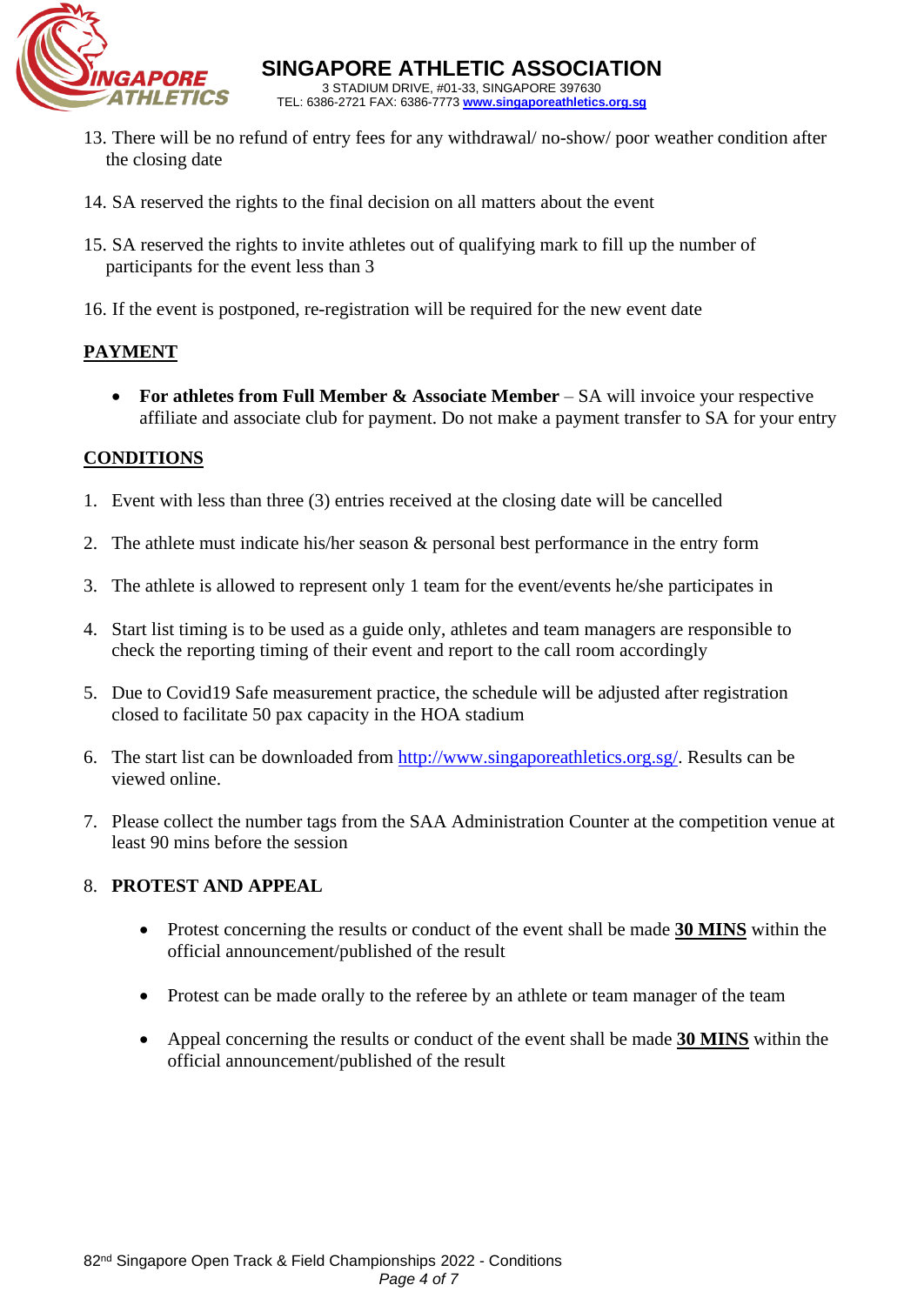

• An appeal shall be in writing, signed by the athlete and the team manager or in charge accompanied by a deposit of **\$150.00SGD** or equivalent, which will be forfeited if an appeal is not successful. If the appeal is upheld the deposit will be returned in full



# 9. **VENUE ACCESS**

- Coaches and spectators are not allowed to access
- Lawn access is not permitted for coaches
- Coaches are not allowed to access the venue, except the below coaches can enter during the event reporting time. Do not enter the D area or track lanes during competition
- Pole Vault
	- i. David Yeo
	- ii. Ng Kean Mun
	- iii. Chan Chin Wah
	- National Relay Coach
		- i. Luis Cunha
		- ii. Lee Cheng Wei
		- iii. Asmah Hanim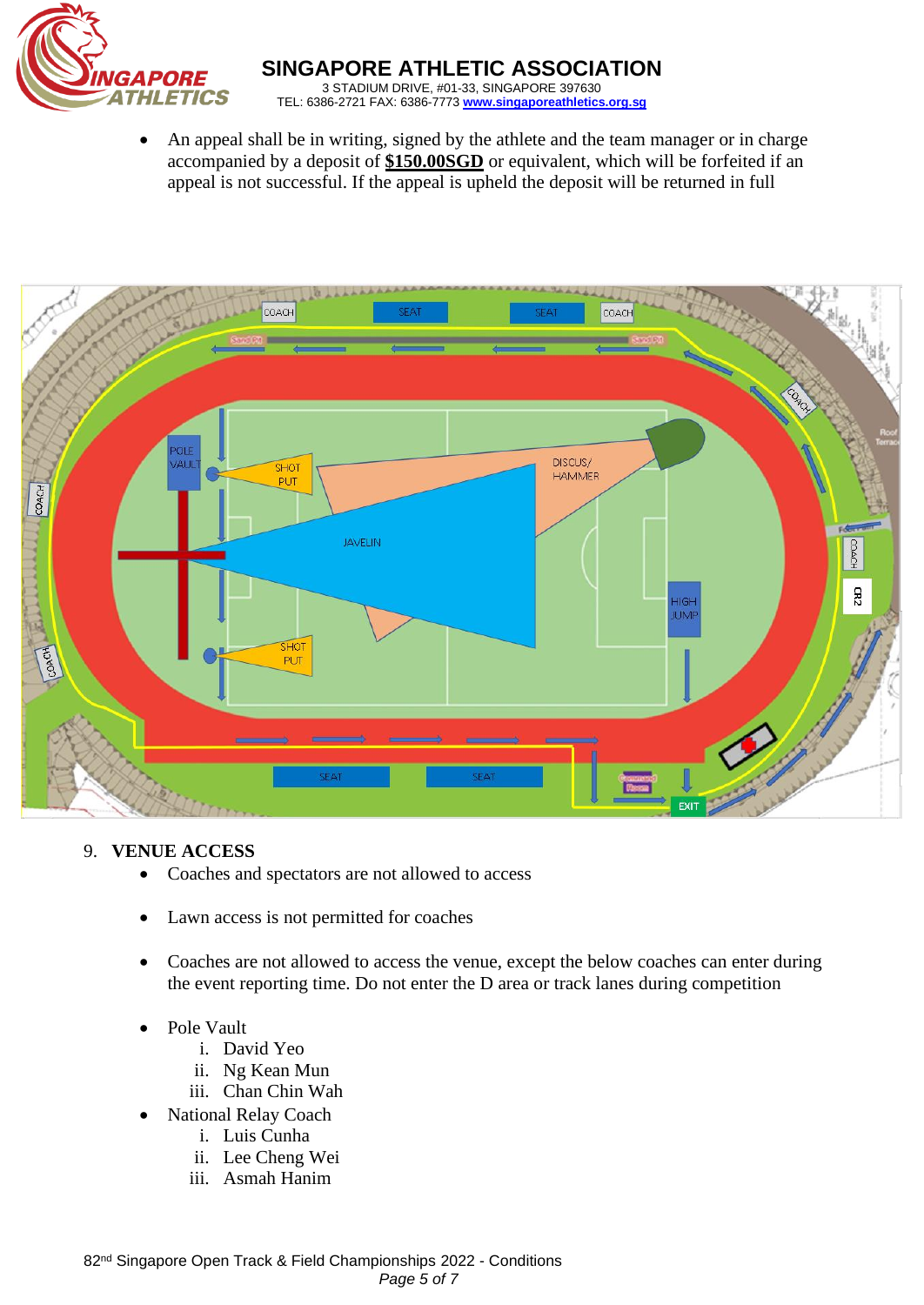

#### 10. **TRACK EVENTS**

- All athletes shall report to the Call Room 1 Judges **30 MINS** before the Start of each event
- Should the athlete feel uncomfortable after warming up, he/she should inform Call Room Judge immediately to withdraw from the event
- The athlete **will not** be allowed to compete if he/ she reports to the Starter directly without first reporting to the Call Room Judge
- The athlete can choose to use a personal starting block if they do not want to use the starting block provided, they will need to submit it to the Technical Manager 1 hour before the event and collect it back after the event
- Shoe check will be done in the following these processes:
	- Identify your shoe brand and model to Call room judge
	- Show the physical shoe
	- If complaint you can proceed for Call room check in
	- If non-compliant you will need to quickly change to the shoe that is not in the noncomplaint list below

#### 11. **FIELD EVENTS**

- **Horizontal Jumps** and **Throws** competitors shall report to the Field Judges **40 MINS** before the Start of each event
- Personal throw implement must submit to Technical Manager for inspection 1 hour before the event start
- **Pole Vault** competitors shall report to the Field Judges **85 MINS** before the Start of each event
- **High Jump** competitors shall report to the Field Judges **55 MINS** before the Start of each event

#### **12. SHOES**

- The ruling applies to all events across all age groups, the practical difficulties in checking shoes at many events make it probable that detailed checks will only be carried out where Technical Officials or event organizers have doubts about the compliance of the footwear of an athlete, or where such reasonable doubts are brought to their attention.
- Primary responsibility for conformity lies with the athlete. Spot checks may be carried out.
- The list of currently approved shoes can be found at: [https://www.worldathletics.org/download/download?filename=4c8cf081-6be7-477f-ae13-](https://www.worldathletics.org/download/download?filename=4c8cf081-6be7-477f-ae13-3ecde6b28ba5.pdf&urlslug=World%20Athletics%20Approved%20Shoe%20List%20(as%20at%2018%20March%202022)) [3ecde6b28ba5.pdf&urlslug=World%20Athletics%20Approved%20Shoe%20List%20\(as%20](https://www.worldathletics.org/download/download?filename=4c8cf081-6be7-477f-ae13-3ecde6b28ba5.pdf&urlslug=World%20Athletics%20Approved%20Shoe%20List%20(as%20at%2018%20March%202022)) [at%2018%20March%202022\)](https://www.worldathletics.org/download/download?filename=4c8cf081-6be7-477f-ae13-3ecde6b28ba5.pdf&urlslug=World%20Athletics%20Approved%20Shoe%20List%20(as%20at%2018%20March%202022))
- The Referee and Technical Officials on duty at the event will be responsible for applying the rule. This may be through observation, spot checking, checking through a Call Room or by protest from other competitors.